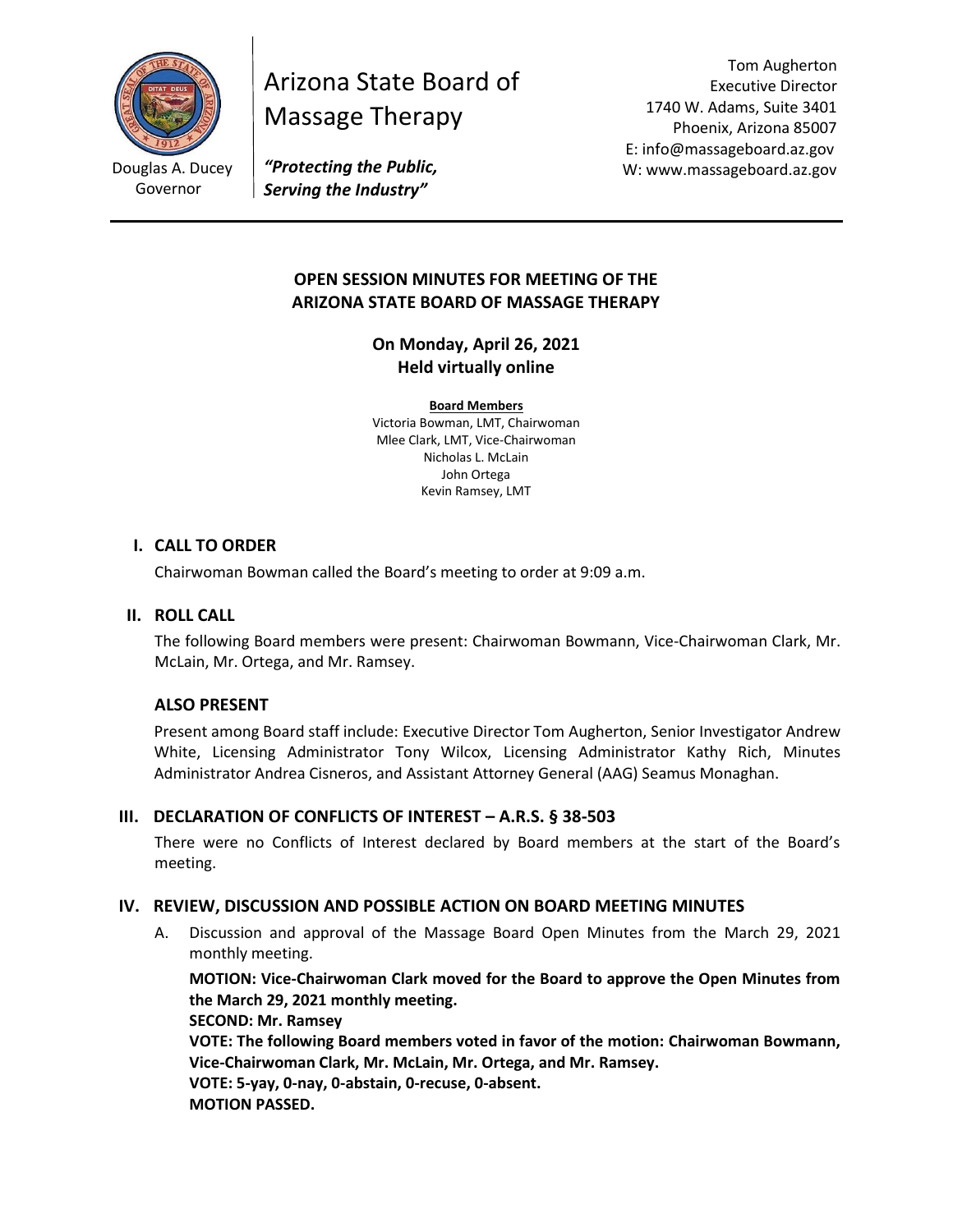### **V. ITEMS FOR BOARD REVIEW, DISCUSSION AND POSSIBLE ACTION**

A. Formal Hearing Vacant.

#### B. Formal Interview

Vacant.

#### C. Investigative Review

(1) 20-100 Jing Lan Liu

**MOTION: Chairwoman Bowmann moved for the Board to refer this matter to Formal Hearing for license revocation pursuant to A.R.S. § 32-4254(G) based on the potential violations of law and the factual allegations as set forth in the investigation file. The respondent may enter into a Consent Agreement for voluntary surrender of licensure in lieu of Formal Hearing for license revocation.** 

**SECOND: Mr. McClain** 

**VOTE: The following Board members voted in favor of the motion: Chairwoman Bowmann, Vice-Chairwoman Clark, Mr. McLain, Mr. Ortega, and Mr. Ramsey. VOTE: 5-yay, 0-nay, 0-abstain, 0-recuse, 0-absent. MOTION PASSED.** 

#### (2) 21-112 Anthony Michael Cavender

**MOTION: Mr. McClain moved for the Board to refer this matter to Formal Hearing for license revocation pursuant to A.R.S. § 32-4254(G) based on the potential violations of law and the factual allegations as set forth in the investigation file with the addition of A.R.S. § 32-4253(4). The respondent may enter into a Consent Agreement for voluntary surrender of licensure in lieu of Formal Hearing for license revocation.**

#### **SECOND: Vice-Chairwoman Clark**

**VOTE: The following Board members voted in favor of the motion: Chairwoman Bowmann, Vice-Chairwoman Clark, Mr. McLain, Mr. Ortega, and Mr. Ramsey. VOTE: 5-yay, 0-nay, 0-abstain, 0-recuse, 0-absent. MOTION PASSED.** 

#### (3) 21-130 Heward, Mark

Mr. Heward and Complainant WW participated in the virtual meeting during the Board's consideration of this matter.

**MOTION: Vice-Chairwoman Clark moved for the Board to proceed to Formal Interview in this matter based on the potential violations of law and the factual allegations as set forth in the investigative report.** 

#### **SECOND: Mr. Ramsey**

**VOTE: The following Board members voted in favor of the motion: Vice-Chairwoman Clark, Mr. McLain, Mr. Ortega, and Mr. Ramsey. The following Board member voted against the motion: Chairwoman Bowmann.** 

**VOTE: 4-yay, 1-nay, 0-abstain, 0-recuse, 0-absent. MOTION PASSED.**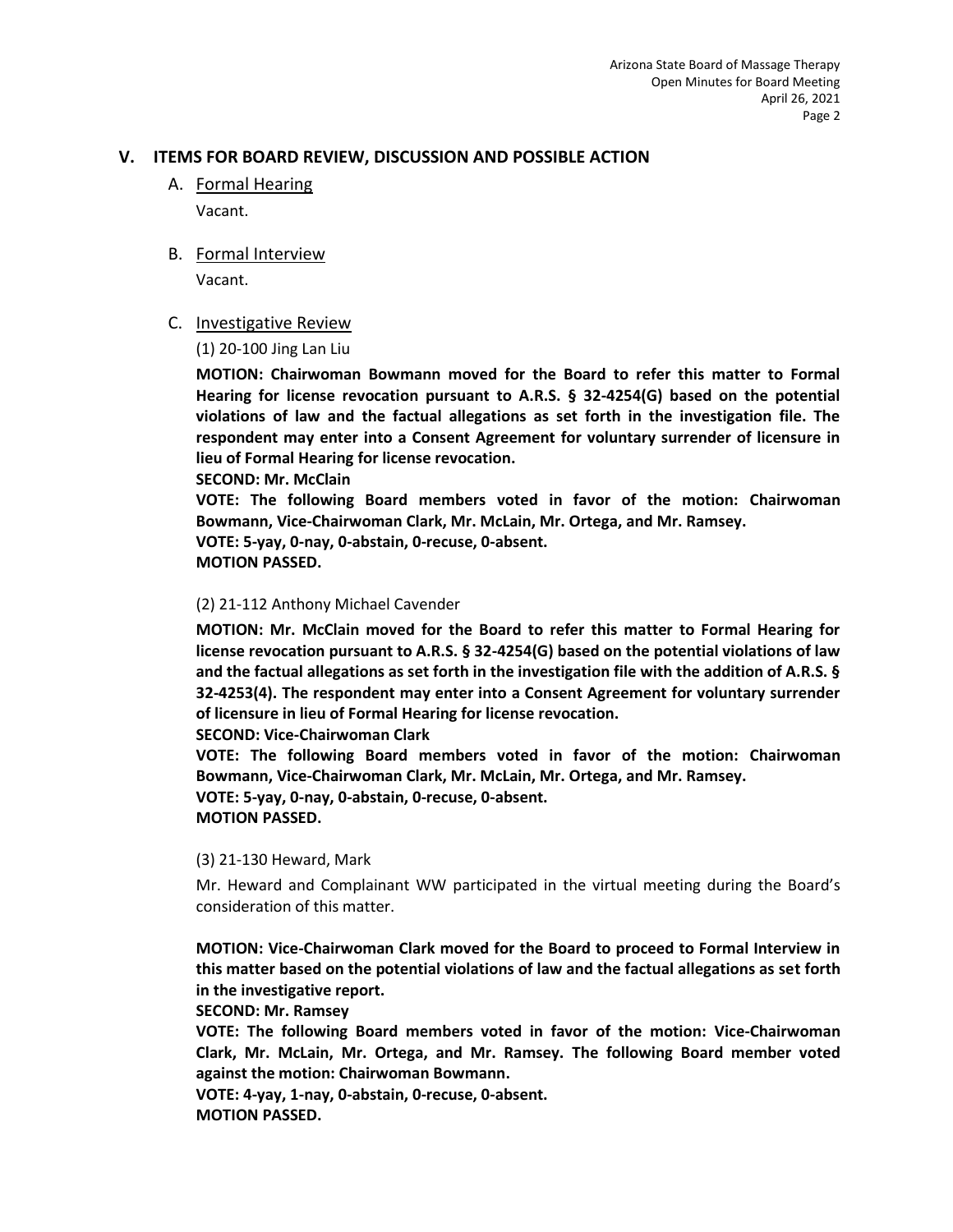(4) 21-132 Martin Espuma

Mr. Espuma and Complainant KO participated in the virtual meeting during the Board's consideration of this matter.

**MOTION: Chairwoman Bowmann moved for the Board to refer this matter to Formal Hearing for license revocation pursuant to A.R.S. § 32-4254(G) based on the potential violations of law and the factual allegations as set forth in the investigation file with the addition of A.R.S. § 32-4253(A)(15) as it relates to (B)(3). The respondent may enter into a Consent Agreement for voluntary surrender of licensure in lieu of Formal Hearing for license revocation.**

**SECOND: Vice-Chairwoman Clark** 

**VOTE: The following Board members voted in favor of the motion: Chairwoman Bowmann, Vice-Chairwoman Clark, Mr. McLain, Mr. Ortega, and Mr. Ramsey.**

**VOTE: 5-yay, 0-nay, 0-abstain, 0-recuse, 0-absent. MOTION PASSED.** 

(5) 21-133 Derek Beardsley

Mr. Beardsley participated in the virtual meeting during the Board's consideration of this matter.

**MOTION: Vice-Chairwoman Clark moved for the Board to proceed to Formal Interview in this matter based on the potential violations of law and the factual allegations as set forth in the investigative report with the addition of A.R.S. § 32-4253(A)(15) as it relates to (B)(2)(c) and (e).** 

**SECOND: Mr. Ramsey** 

**VOTE: The following Board members voted in favor of the motion: Chairwoman Bowmann, Vice-Chairwoman Clark, Mr. McLain, Mr. Ortega, and Mr. Ramsey.**

**VOTE: 5-yay, 0-nay, 0-abstain, 0-recuse, 0-absent. MOTION PASSED.** 

(6) 21-140 Zane Kane

Mr. Zane participated in the virtual meeting during the Board's consideration of this matter.

**MOTION: Chairwoman Bowmann moved for the Board to continue the investigative review to its next meeting and request that the complainant appear before the Board at that time.** 

**SECOND: Vice-Chairwoman Clark** 

**VOTE: The following Board members voted in favor of the motion: Chairwoman Bowmann, Vice-Chairwoman Clark, Mr. McLain, Mr. Ortega, and Mr. Ramsey. VOTE: 5-yay, 0-nay, 0-abstain, 0-recuse, 0-absent. MOTION PASSED.** 

D. License Request

Vacant.